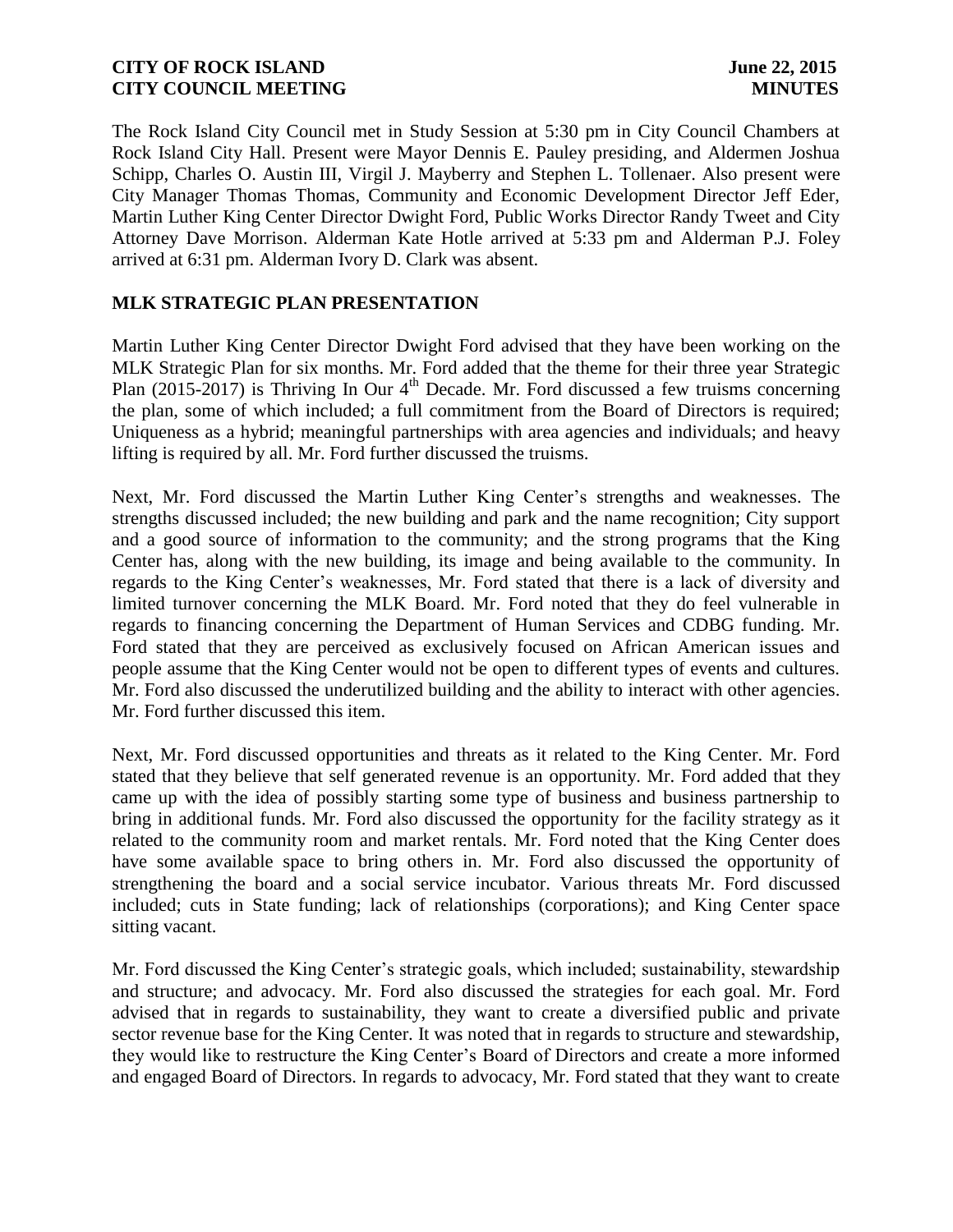linkages to other organizations, individuals and/or entities that will serve or support interests of the King Center.

Next, Mr. Ford discussed the King Center's action plan. Mr. Ford advised that they would like to generate a diversified revenue base, which includes developing and implementing a plan for the use of the rear of the King Center building and that could include leases and rentals. Mr. Ford commented that they hope to increase their revenue by December of 2016. Mr. Ford and Council further discussed this item. Mr. Ford discussed the idea of developing and implementing an incubator plan for area not-for-profit agencies or organizations at the King Center. In addition, Mr. Ford stated that they would actively pursue the creation of an off-site for-profit business with a local college. Mr. Ford further discussed this item.

Mr. Ford also discussed restructuring of the King Center's Board as it related to amending the by-laws of the board, which includes; board composition as it relates to the diversity of the board; term limits; and board committees. Mr. Ford stated that they will develop and implement a trustee recruitment plan and turnover plan concerning the board and develop a trustee job description that includes a provision for making a financial contribution to the King Center. Mr. Ford added that they will implement an ongoing board development training plan and establish a trustee/council attendance plan where trustees will take turns attending at least two City Council meetings a year. Mr. Ford further discussed this item.

Some other action items Mr. Ford discussed in regards to creating linkages to other organizations, individuals and/or entities that will serve to support the interests of the King Center included; creating and implementing a marketing plan specific to the King Center; and grow the King Center's relationships with local, state and federal legislators by hosting a semiannual legislators breakfast. In regards to engaging the King Center's product end users (customers), Mr. Ford stated that they would like to draft and implement a programming procedure requiring parents or guardians of students participating in the center's youth programs to volunteer a specified amount of time to the program.

Council discussed Mr. Ford's presentation.

# **WATER TREATMENT FILTER BUILDING FUNDING DISCUSSION**

Public Works Director Randy Tweet presented comparisons and funding options for the Water Treatment Filter Building.

Mr. Tweet discussed water rate comparisons as it related to other Quad City communities. Mr. Tweet advised that the City does not have a new service fee when someone signs up for water; there is no charge. Mr. Tweet noted that there is a base rate that a couple of cities charge. Mr. Tweet stated that in regards to the quarterly service charge, \$23.20 is for a 5/8 inch meter, which is typically seen for a house service or small business. Mr. Tweet added that the rates go up depending on the size of the meter. Mr. Tweet pointed out that the City's price taps out at \$370.00, where some of the other communities range from \$1,500.00 to \$2,000.00. Mr. Tweet noted that the City's service charge is much lower than other communities with the exception of East Moline, IL. Mr. Tweet explained the quarterly consumption charges. Mr. Tweet stated that a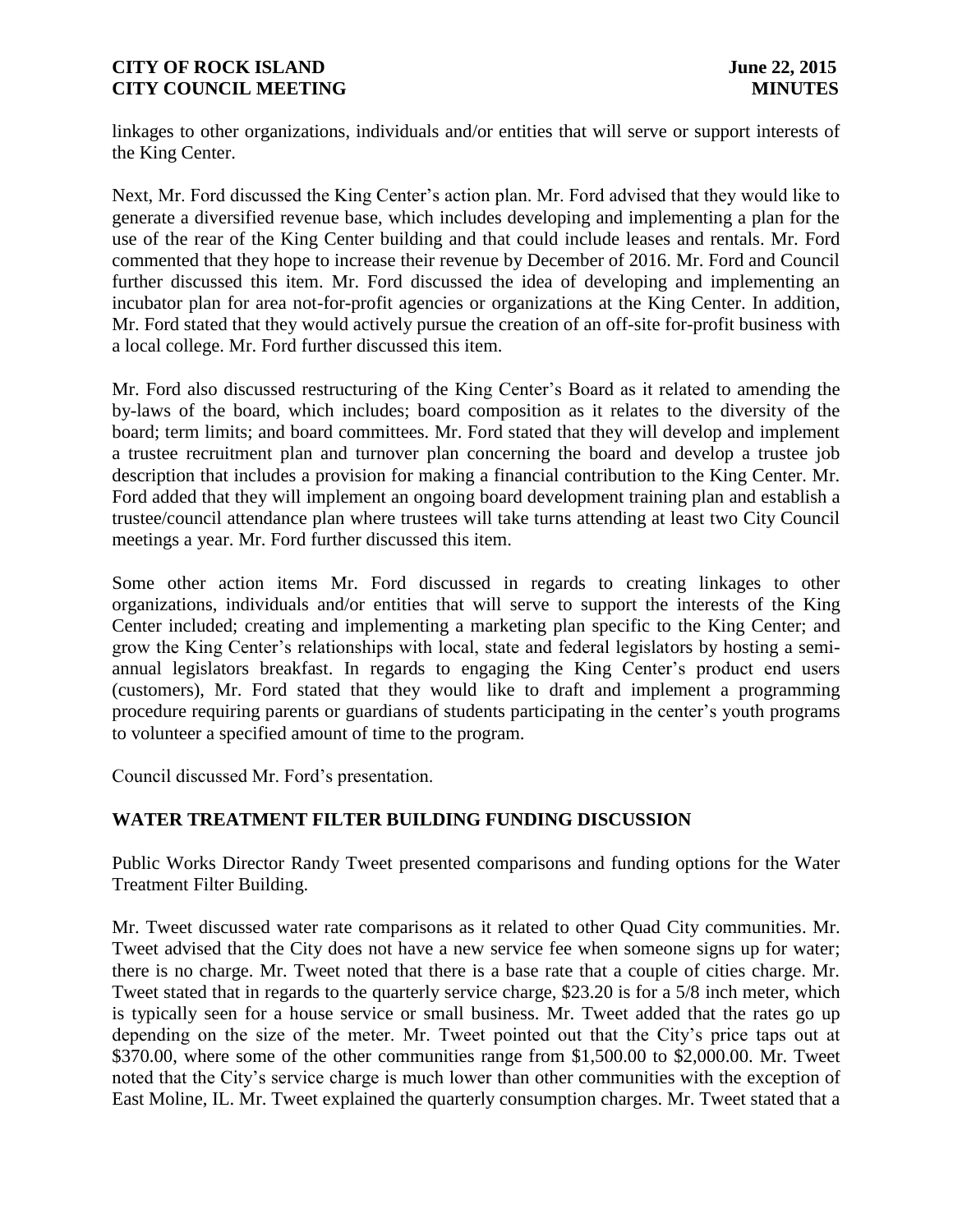unit is 100 cubic feet, which is 748 gallons and this is how it is billed. Mr. Tweet and Council further discussed this item.

Next, Mr. Tweet discussed sewer rates. Mr. Tweet advised that the City's sewer rates are higher when compared to other Quad City communities. It was noted that the City has a quarterly service charge based on the size of the water meter, and the other cities just have a base fee. Mr. Tweet further discussed this item.

Mr. Tweet discussed comparisons as it related to other miscellaneous services that are offered. It was noted that there is fire protection services, but East Moline, IL has none. Mr. Tweet added that another service is fire hydrants on private property in which Moline, IL is the only comparable City that has a fee for that service. Mr. Tweet indicated that there is a fire sprinkler service, and some of the communities charge quite a bit for it, but Rock Island does not charge anything. Mr. Tweet stated that the City offers a Sewer and Water Lateral Repair Program. Mr. Tweet explained that if a person has a leak in their water or sewer service, the City will fix it at no cost to the resident. Mr. Tweet commented that something similar is offered in Davenport, IA, but it doesn't cover as much as Rock Island's program. Mr. Tweet and Council further discussed this item.

Next, Mr. Tweet discussed billing comparisons. Mr. Tweet stated that a typical residential customer will use 25 units. Mr. Tweet noted that the service fee of \$23.20 is quite a bit lower than the other cities with the exception of East Moline, IL and overall, the City's rate for water and sewer combined is currently the lowest in the Quad Cities. Council discussed this item.

Mr. Tweet advised that they looked at the Capital Improvement Plan (CIP) for the next five years and any projects that were not essential were eliminated. Mr. Tweet indicated that the undersized water main replacement program can be delayed for a couple of years as well as the rehab on two water towers. Mr. Tweet stated that the remaining CIP projects include the  $36<sup>th</sup>$  Street water tower rehab, the redundant line to the raw water pumping station and the  $11<sup>th</sup>$  Street water main replacement. Mr. Tweet further discussed these projects. Mr. Tweet explained that they also realigned personnel between Utilities and the General Fund to better reflect the actual work being completed. Mr. Tweet further discussed the budget adjustments as it related to the Capital Improvement Plan.

Mr. Tweet then discussed past rate increases. Mr. Tweet advised that from 2007 to 2011, there were significant rate increases every year. Mr. Tweet noted that since 2012, there has only been a 3.0% rate increase and that was in 2013.

Mr. Tweet recommended increasing the quarterly service fee from \$23.20 to \$30.00 per quarter in 2016. Mr. Tweet commented that there would be no rate increase. Mr. Tweet advised that there would be a rate increase of 5.0% in 2017, 2018 and 2019 and a 4.0 % rate increase in 2020. Mr. Tweet added that this would be an overall increase of 19%. Mr. Tweet also discussed water utility projections. Mr. Tweet stated that by 2018 and with the increases, the City should be back up to where the 90 day reserves are and it should remain at that level.

Mr. Tweet pointed out that in 2020, the service charge would be \$33.77. Mr. Tweet added that compared to the other cities, Rock Island would still be the least expensive of the comparable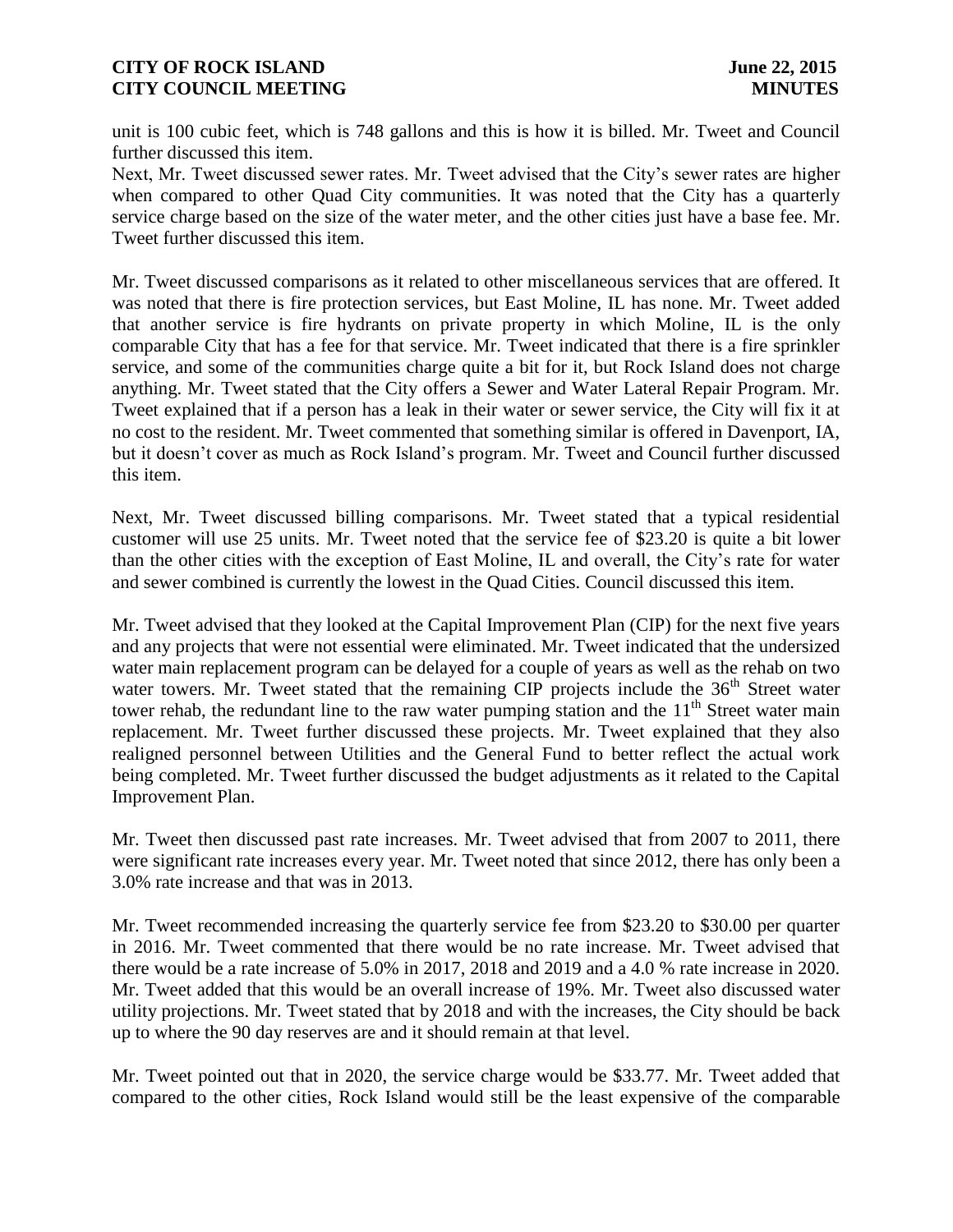cities in the area; the water rate would still be the lowest in regards to the major comparable cities.

Council discussed Mr. Tweet's presentation.

## **EXECUTIVE SESSION**

A motion was made by Alderman Schipp and seconded by Alderman Austin to recess to Executive Session on matters of Personnel, Property Acquisition and Litigation. The motion carried on a roll call vote. Those voting Aye being; Alderman Hotle, Alderman Schipp, Alderman Austin, Alderman Mayberry and Alderman Tollenaer; those voting No, none. The meeting was recessed at 6:24 pm. Alderman Foley arrived at 6:31 pm.

Mayor Pauley reconvened the regular meeting at 6:39 pm.

# **ADJOURNMENT**

A motion made by Alderman Schipp and seconded by Alderman Foley to adjourn the meeting carried by the following Aye and No vote. Those voting Aye being; Alderman Hotle, Alderman Schipp, Alderman Austin, Alderman Mayberry, Alderman Foley and Alderman Tollenaer; those voting No, none. The meeting was adjourned at 6:40 pm.

> \_\_\_\_\_\_\_\_\_\_\_\_\_\_\_\_\_\_\_\_\_\_\_\_ Aleisha L. Patchin, City Clerk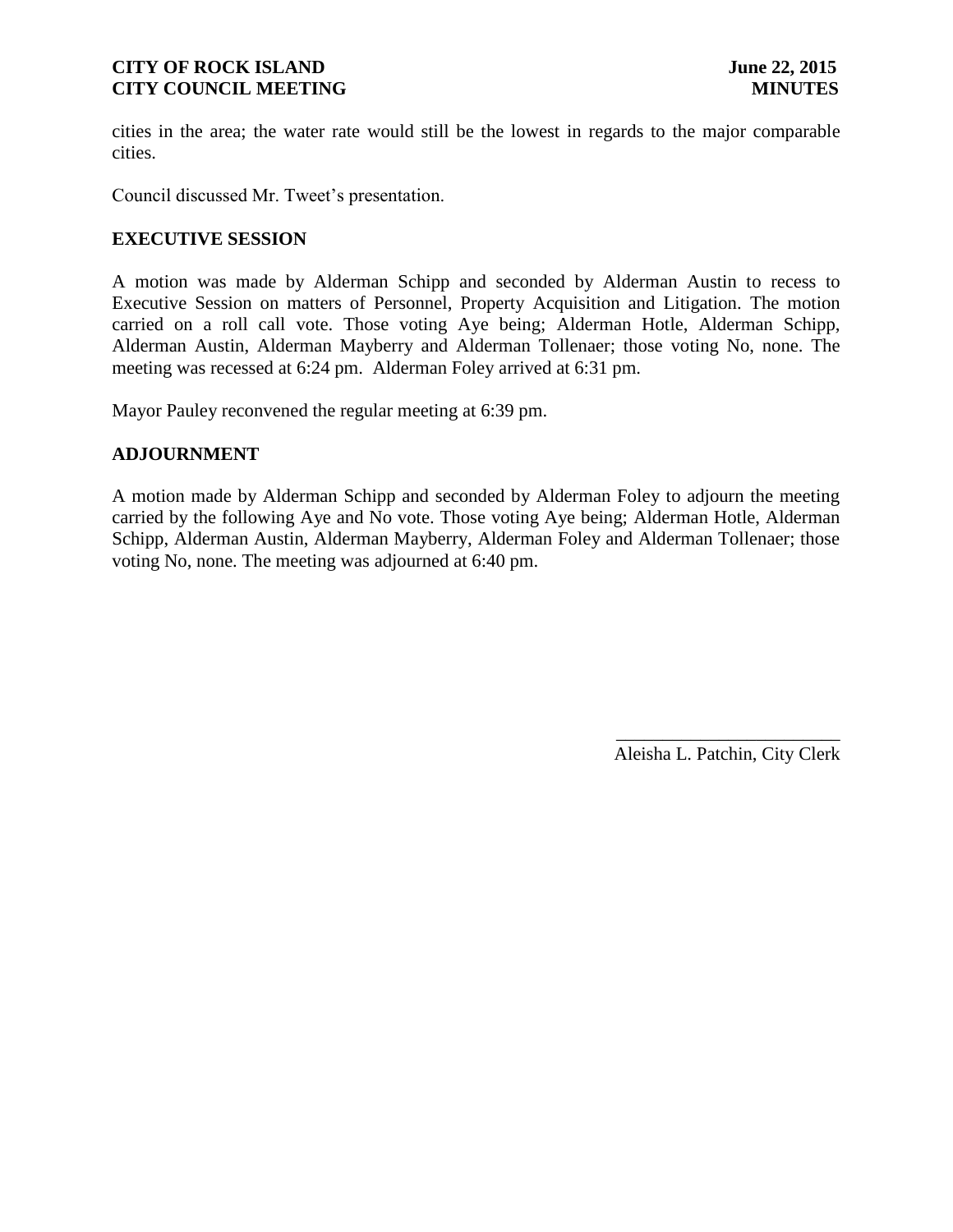Rock Island City Council met in regular session at 6:45 pm in Council Chambers of Rock Island City Hall. Present were Mayor Dennis E. Pauley presiding and Aldermen Kate Hotle, Joshua Schipp, Charles O. Austin III, Virgil J. Mayberry, P.J. Foley and Stephen L. Tollenaer. Also present were City Manager Thomas Thomas and City Attorney Dave Morrison. Alderman Ivory D. Clark was absent.

Introductory Proceedings

Mayor Pauley called the meeting to order and led in the Pledge of Allegiance. Alderman Hotle gave the Invocation.

# Agenda Item #5 **Minutes of the meeting of June 15, 2015.**

A motion was made by Alderman Austin and seconded by Alderman Schipp to approve the Minutes of the meeting of June 15, 2015 as printed. The motion carried by the following Aye and No vote; those voting Aye being; Alderman Hotle, Alderman Schipp, Alderman Austin, Alderman Mayberry, Alderman Foley and Alderman Tollenaer; those voting No, none.

Agenda Item #6 **Update Rock Island by Mayor Pauley.**

Rock Island Set Goals and Strategic Initiatives – The Mayor, City Council and City staff met Friday, June  $19<sup>th</sup>$  from 1:00 – 5:00 pm and Saturday, June  $20<sup>th</sup>$  from 8:00 am to 4:00 pm. Mayor Pauley advised that the strategic plan outlines the initiatives and action agenda and maintains a focus on infrastructure, financial stability, economic development, redevelopment and high quality services. The Mayor added that the plan sets a guideline for the staff so they know the direction of the Council in the coming year.

# **Policy Agenda 2015-2016**

Top Priorities:

- Southwest Rock Island Business Development
- Blackhawk Road Business Development
- Street Program: Funding and Direction
- $\bullet$  Water Treatment Plant at 24<sup>th</sup> Street
- Internet Access Fiber to Homes and Business
- $\bullet$  11<sup>th</sup> Street Business Development

High Priorities:

- $\bullet$  18<sup>th</sup> Avenue Corridor Business Development
- $\bullet$  1<sup>st</sup> Avenue TIF Project
- City of Rock Island's  $175^{\text{th}}$  Celebration
- Mill Creek Water Treatment Plant Water/Sewer Lines
- City-School Relations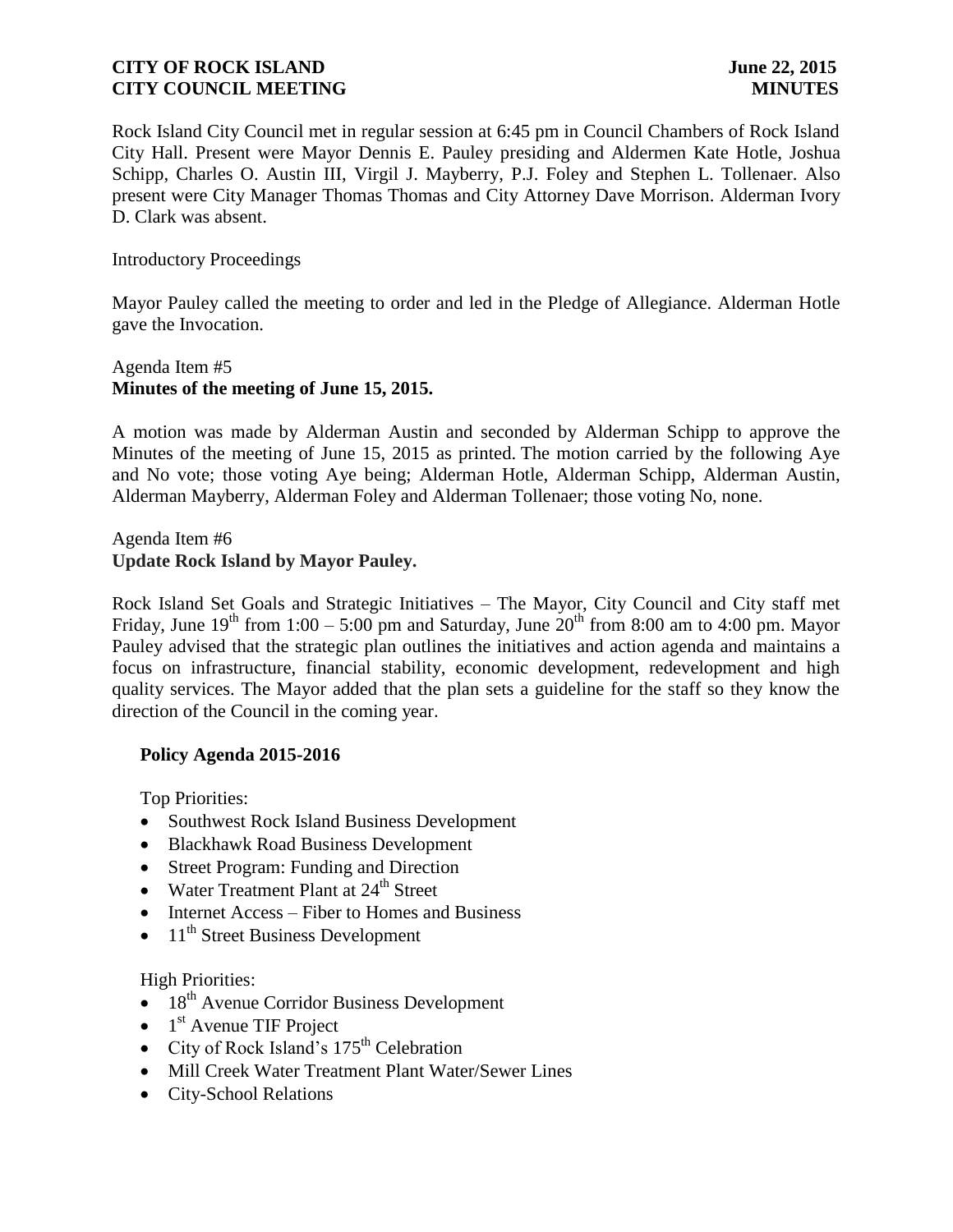- Downtown Business Attraction Strategy
- College Hill District Redevelopment

Mayor Pauley stated that this plan sets the roadmap for the staff and the City Manager as they look at the issues that come up. This sets the general direction for the City.

Mayor Pauley stated that on Tuesday, June 23<sup>rd</sup>, enjoy the sounds of the Five Bridges Jazz Band at the Starlight Revue Music Under the Stars Concert Series held at Lincoln Park. Start the evening with dinner at 6:00 pm from the Hy-Vee grill then enjoy an ice cream social. At 7:00 pm the music begins. Concert rain date is Wednesday of the same week. Call (309) 732-RAIN.

Don't miss, Quad City CrossFit's competition known as the Urban Street Games in the District of Rock Island. Mayor Pauley stated that this year, they will have a free Health Fair going on at the same time. Businesses will have free goodies for everyone that stops by! They will also have a play area for kids with a Jumpin' Joey's bounce house, big screen for movie watching, craft corner, face painting, sidewalk chalk and more! The Mayor commented that all the fun takes place on June  $27<sup>th</sup>$  from 8:00 am to 3:00 pm. For more information or questions, please call (309) 278-8029 or [tifani@qccrossfit.com.](mailto:tifani@qccrossfit.com)

Mayor Pauley stated that Whitewater Junction will be open on the  $4<sup>th</sup>$  of July at 10:00 am with special family fun and games including a variety of relay races, and other patriotic activities and prizes from 1:00 pm to 5:00 pm. The Mayor added that this popular railroad themed family aquatic center features a body slide, tube slide, two drop slides, a tot slide, tumble buckets and spray features. General admission of \$8.00 will apply. 2 years and under free with paid adult.

 Red White & Boom explodes with family fun this year at Schwiebert Riverfront Park with free admission, inflatables, princess meet-n-greets, good dance music, beer garden, a military tribute and more at the park's play fountain, digital playground and beautiful riverfront location, top it off with a fabulous fireworks show and you've got the best Independence Day celebration this side of the Mississippi. Mayor Pauley stated that Schwiebert Riverfront Park activities begin at 3:00 pm with children's activities and food vendors open, the music starts at 4:30 pm, and a special military tribute will take place at 6:30 pm. Mayor Pauley added that at 9:30 pm fireworks will be launched from two barges on the Mississippi River this year and will be choreographed to a custom made soundtrack, which can be heard throughout the park or tune in to 96.9 FM (97X) to hear the music during the show. Free parking will be available downtown in the parking ramp and on the street. A handicap shuttle will provide rides to those requiring assistance from the parking garage to the park entrance. For more information, call Rock Island Parks and Recreation at (309) 732-7275.

 See the Show, Become a Pro - Juggling with Jason - A one-hour super-sized interactive juggling show, Monday, July  $6<sup>th</sup>$  at 10:00 am at the Main Library features Jason Kollum as he shows off his feats in juggling, stilt-walking and balloon twisting. Mayor Pauley stated that after the demonstration, attendees will get a chance to learn if juggling can be their superpower, too, with a short workshop on juggling and balancing.

Mayor Pauley then read Agenda Item #8 and Agenda Item #9.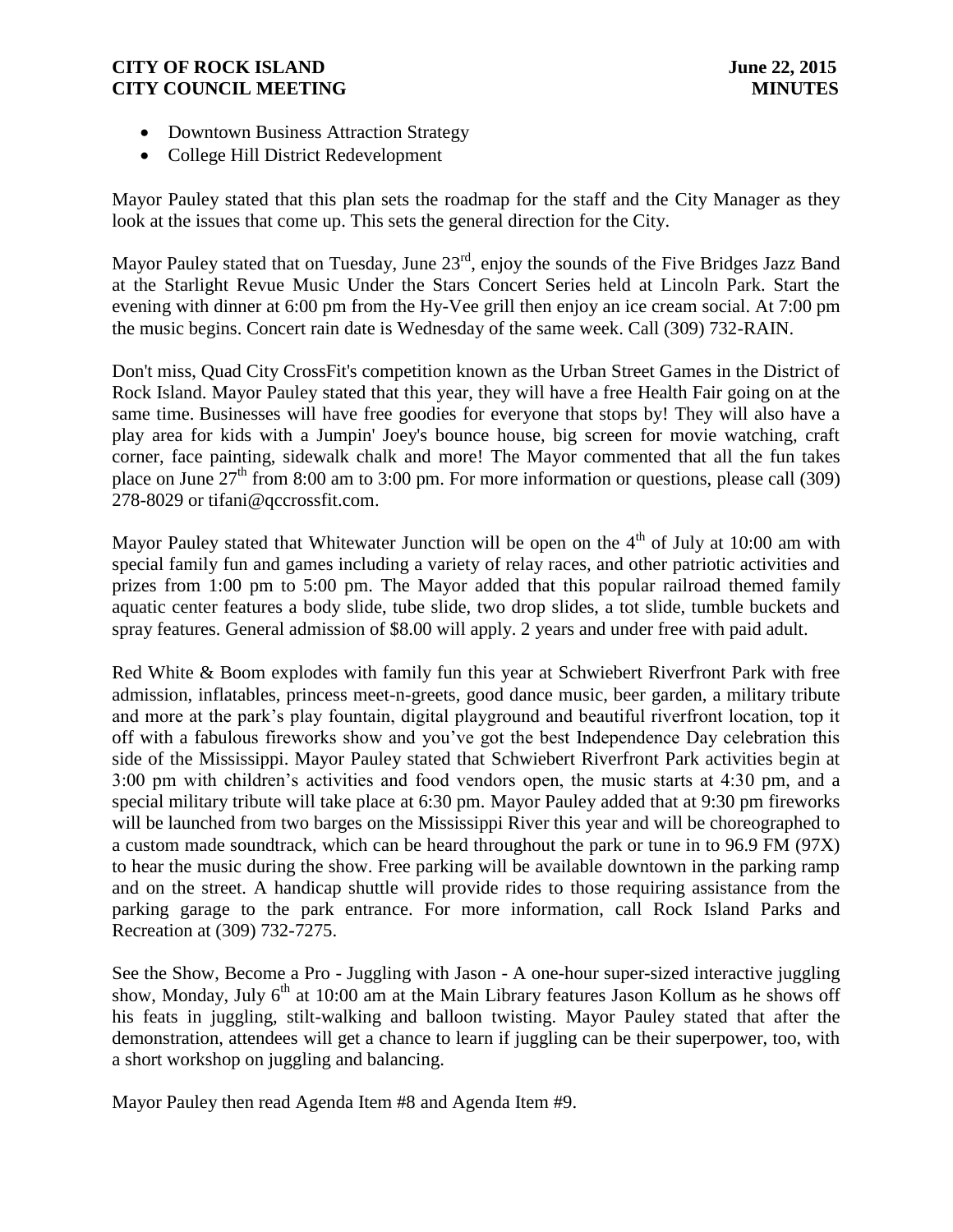#### Agenda Item #8

# **Proclamation declaring Saturday, July 4, 2015 as Red, White and Boom Independence Day.**

Mayor Pauley read the proclamation. Ken Croken, Chairman of the Red, White and Boom Committee accepted the proclamation and thanked the Mayor and Council for the proclamation. Mr. Croken stated that this will be the largest display of fireworks between Chicago and Denver this year. It was noted that more than 4,500 pounds of explosives will be shot from two different barges. Mr. Croken stated that one of the motivations behind Red, White and Boom is to provide people with a safe alternative to home managed fireworks, which are dangerous. Mr. Croken further discussed this item.

# Agenda Item #9 **Proclamation declaring the Month of July as ADA Awareness Month.**

Mayor Pauley read the proclamation. Susie Greenwalt and Keirsten Anderson accepted the proclamation. Ms. Greenwalt thanked Council for their support of the ADA Night at the Ball Park. Ms. Greenwalt added that the event will be held on July 13<sup>th</sup> at Modern Woodmen Ball Park.

# Agenda Item #7 **Presentation of the Auditor's Financial Report.**

Finance Director Cynthia Parchert introduced Sarah Bohnsack from Bohnsack and Frommelt. Ms. Bohnsack presented the City's calendar year-end 2014 Comprehensive Annual Financial Report. Ms. Bohnsack advised that there were three separate audits, which included the Financial Statements audit, a Government Auditing Standards audit and an audit for Federal Funds.

Ms. Bohnsack stated that revenues for December 31, 2014 for the nine months were at \$42,470,000. It was noted that the revenues for the March  $31<sup>st</sup>$  fiscal year were \$74,097,000. Ms. Bohnsack pointed out that in regards to grants and contributions, last year, the City had a couple of new federal programs that were one-time type projects, which included the Boating Infrastructure Program for the new dock and the Children's Garden, and these projects did not reoccur this year. Ms. Bohnsack stated that this is the primary reason for the decrease. Ms. Bohnsack added that with the property tax, it was a combination of the change in the fiscal year and the implementation of the pension standards that had different requirements of how property taxes were recorded. Ms. Bohnsack further discussed this item.

Ms. Bohnsack advised that for the nine months ending on December 31, 2014, there was  $$50,609,000$  of expenditures. Ms. Bohnsack added that in fiscal year March  $31<sup>st</sup>$  for the 12 months, there was \$78.6 million dollars in expenditures. Ms. Bohnsack stated that General Government did decrease significantly in the 12 month period of March 31, 2014. Ms. Bohnsack added that the City had a lot of economic development and TIF type of expenditures that increased General Government. Ms. Bohnsack further discussed this item.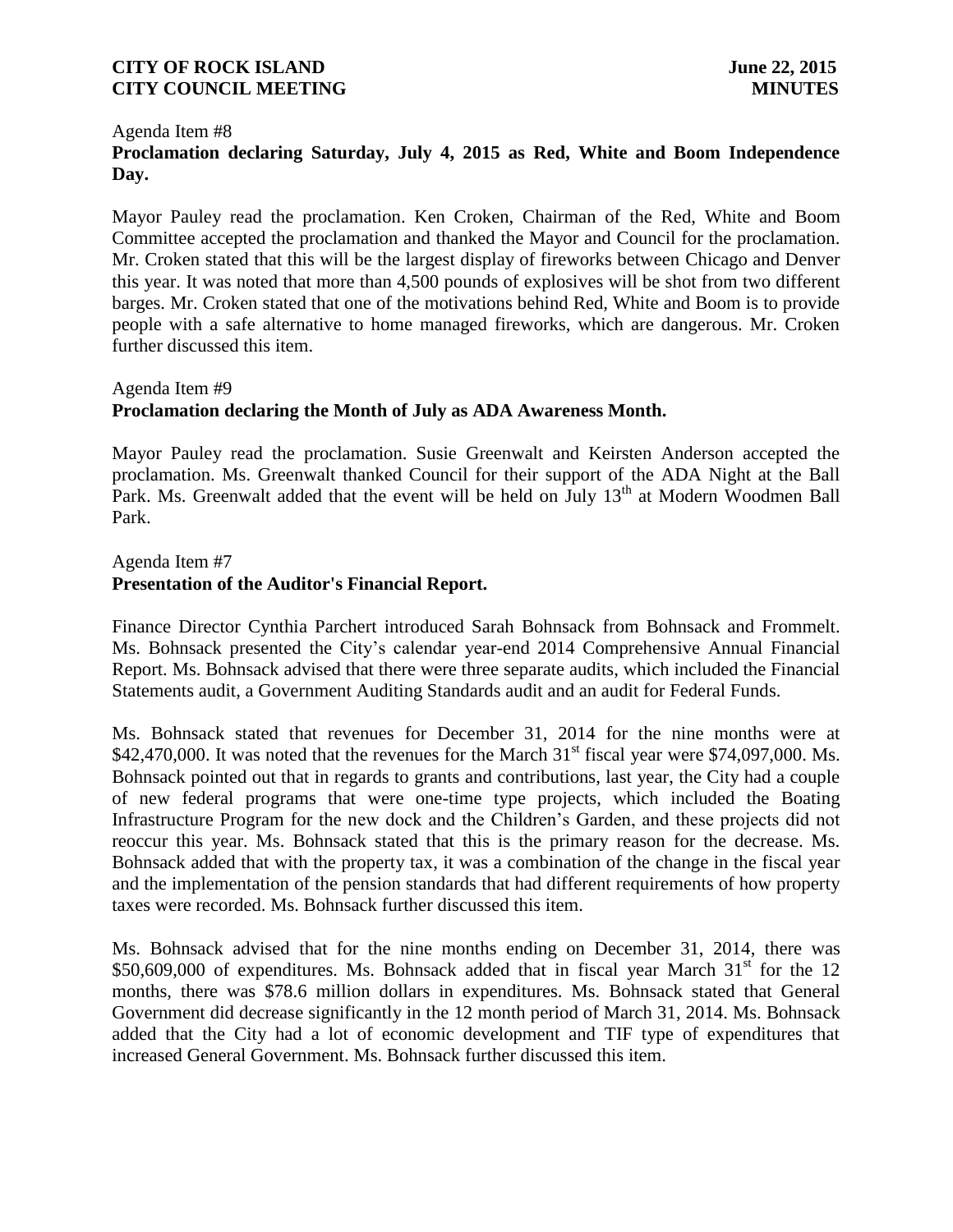Ms. Bohnsack discussed the General Fund balance. Ms. Bohnsack stated that although there was a slight decrease this year, the General Fund balance remains very healthy at about 43% of General Fund expenditures, which is about 128 days. Ms. Bohnsack noted that last year, it was about 115 days.

Ms. Bohnsack discussed Government Auditing Standards as it related to the three levels (control deficiency, significant deficiency and material weakness) of controlled findings that could be reported.

Ms. Bohnsack then discussed the single audit results. Ms. Bohnsack stated that they looked at two grants this year, which included the Community Development Block Grants and the Capitalization grants for Clean Water-State Revolving Loan, which made up about 77% of the City's federal programs that were expended. Ms. Bohnsack pointed out that they had no internal control or compliance matters to report.

Ms. Bohnsack discussed a new pension standard that was adopted this year as it related to the Police and Fire Pension Funds.

Council discussed Ms. Bohnsack's presentation.

Agenda Item #10 **CLAIMS**

It was moved by Alderman Schipp and seconded by Alderman Hotle to accept the following reports and authorize payments as recommended.

Discussion followed. Alderman Austin inquired as to what the source is to cover the funds for item 10 (e). City Manager Thomas advised that it was budgeted from the budget for legal fees; it was already budgeted and it is all covered.

After discussion, the motion carried by the following Aye and No vote; those voting Aye being; Alderman Hotle, Alderman Schipp, Alderman Austin, Alderman Mayberry and Alderman Tollenaer; those voting No, none. Alderman Foley abstained.

a. Report from the Human Resources Department regarding payment in the amount of \$10,683.07 to Dave Morrison for legal services rendered for the month of May.

b. Report from the Human Resources Department regarding payment in the amount of \$540.00 to Joseph Jones for General Liability Claim.

c. Report from the Human Resources Department regarding payment in the amount of \$4,469.33 to MidAmerican Energy for General Liability Claim.

d. Report from the Public Works Department regarding payment #1 in the amount of \$134,435.29 to Centennial Contractors of the Quad Cities, Inc. for services provided for the 2015 Sidewalk and Pavement Patching Program projects.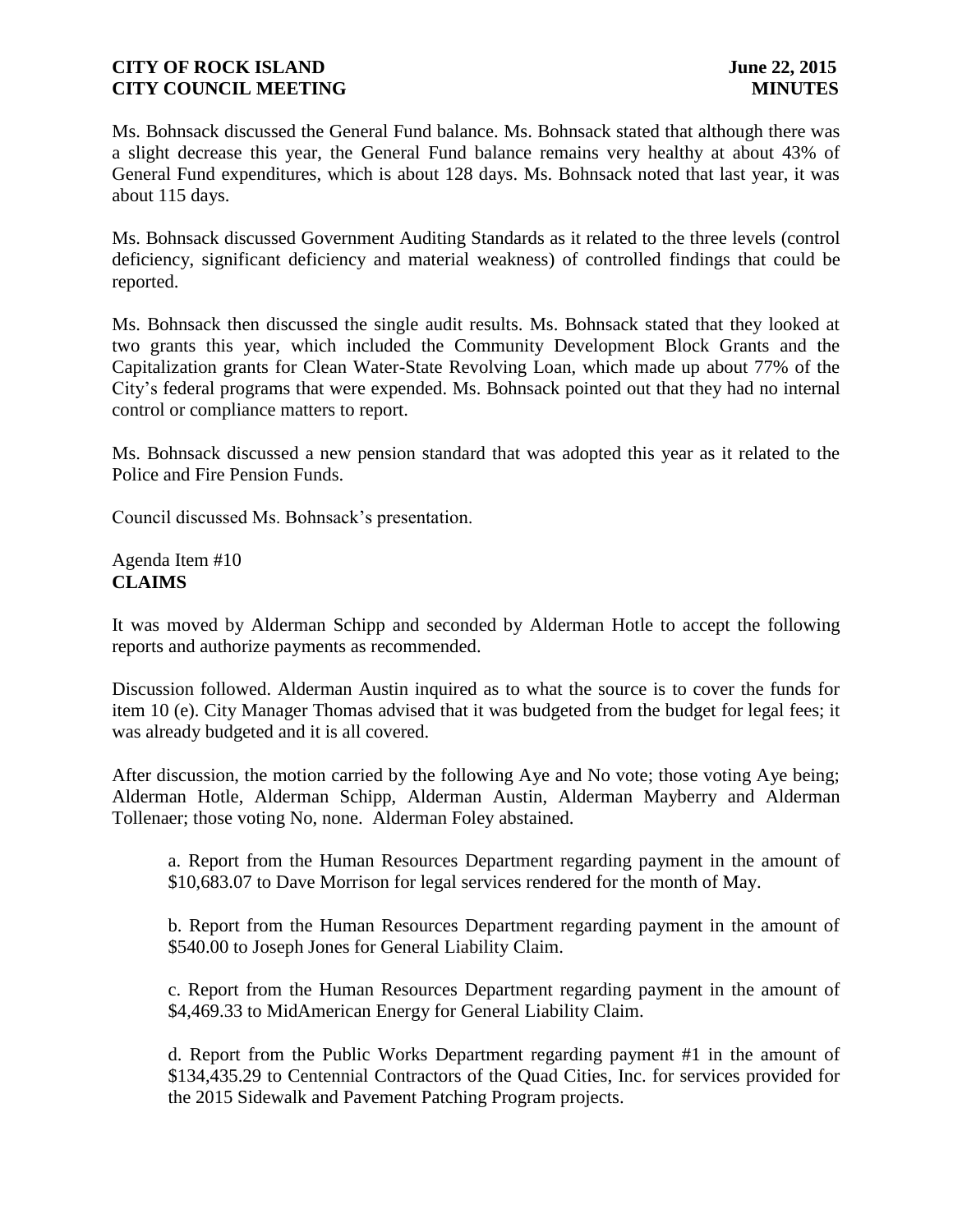e. Report from General Administration regarding payment in the amount of \$11,374.00 to Blackhawk Township for attorney fees, \$28,583.00 and \$723.56 to Residential Intervenors for attorney fees and court costs and \$130,832.10 and \$1,946.55 to Big Island River Conservancy District for attorney fees and court costs along with accruing interest for a total amount of \$174,200.47 for the opinion and order in the Jumer's Crossing Litigation matter.

# Agenda Item #11 **Claims for the week of June 12 through June 18 in the amount of \$643,931.64.**

Alderman Hotle moved and Alderman Schipp seconded to allow the claims. The motion carried by the following Aye and No vote; those voting Aye being; Alderman Hotle, Alderman Schipp, Alderman Austin, Alderman Mayberry, Alderman Foley and Alderman Tollenaer; those voting No, none.

#### Agenda Item #12

### **Report from the Public Works Department regarding bids for the Polymer Feed System Equipment for the Water Treatment Plant, recommending the bid be awarded to HD Supply Facilities Maintenance dba USA Blue Book in the amount of \$17,512.00.**

It was moved by Alderman Hotle and seconded by Alderman Austin to award the bid as recommended and authorize the City Manager to execute the contract documents. The motion carried by the following Aye and No vote; those voting Aye being; Alderman Hotle, Alderman Schipp, Alderman Austin, Alderman Mayberry, Alderman Foley and Alderman Tollenaer; those voting No, none.

#### Agenda Item #13

## **Report from the Public Works Department regarding bids for the 2015 Mudjacking Program project, recommending the bid be awarded to Midwest Mudjacking Service, Inc. in the amount of \$25,575.00.**

Alderman Tollenaer moved and Alderman Hotle seconded to award the bid as recommended and authorize the City Manager to execute the contract documents. The motion carried by the following Aye and No vote; those voting Aye being; Alderman Hotle, Alderman Schipp, Alderman Austin, Alderman Mayberry, Alderman Foley and Alderman Tollenaer; those voting No, none.

#### Agenda Item #14

## **Report from the Community and Economic Development Department regarding a proposal from the Lakota Group for professional consulting services for the preparation of the City's Heritage Resources Plan in an amount not to exceed \$21,000.00.**

It was moved by Alderman Hotle and seconded by Alderman Mayberry to approve the proposal as recommended and authorize the City Manager to execute the contract documents.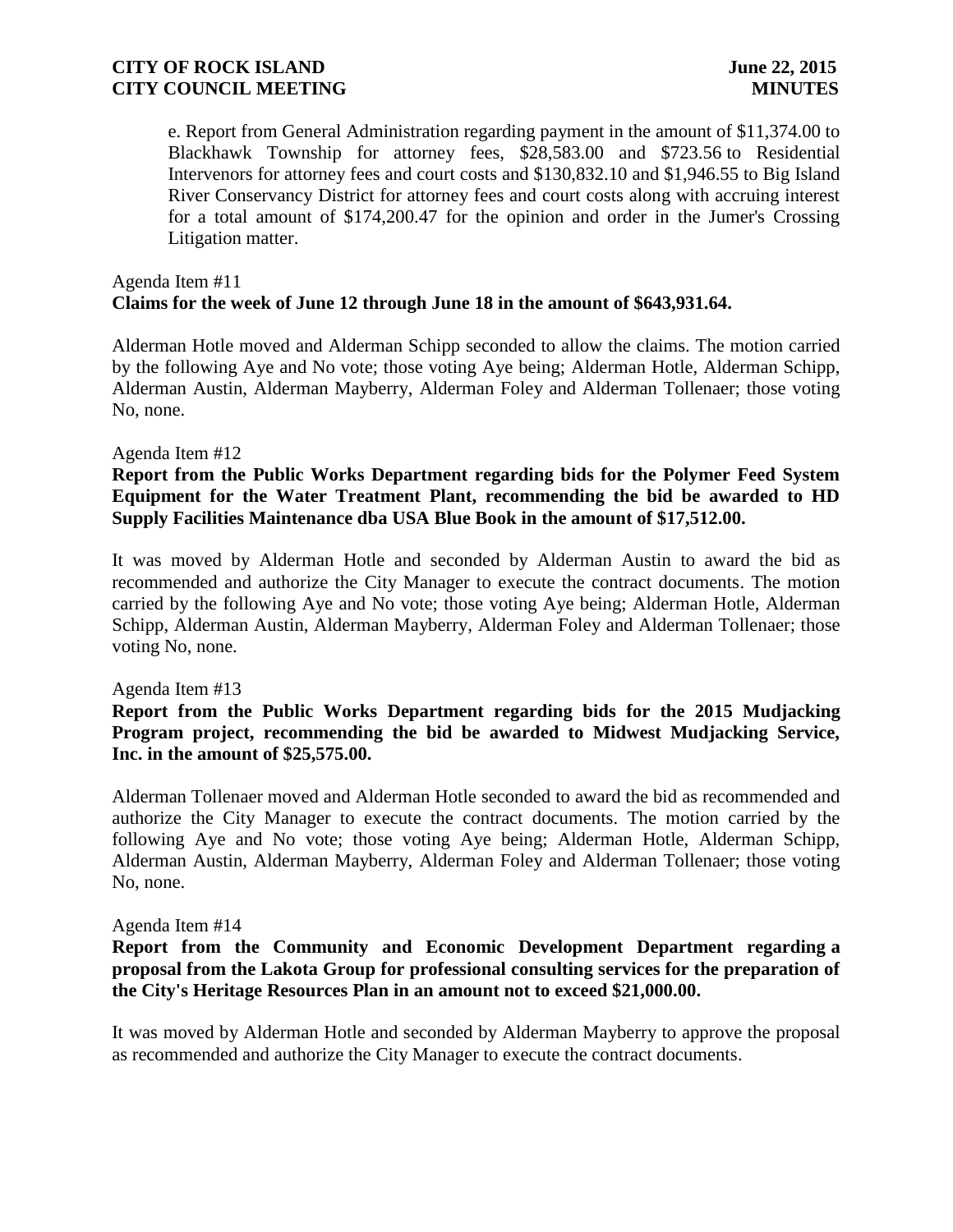Discussion followed. Alderman Hotle stated that this is a great opportunity for Rock Island; grant money was received. Alderman Hotle advised that Historic Preservation has been an important component of the City of Rock Island's success. Alderman Hotle added that this is an opportunity to further look at areas in the City that we may need to focus more efforts on in terms of Historic Preservation and just get a comprehensive plan on all of the assets in the City.

After discussion, the motion carried by the following Aye and No vote; those voting Aye being; Alderman Hotle, Alderman Schipp, Alderman Austin, Alderman Mayberry, Alderman Foley and Alderman Tollenaer; those voting No, none.

#### Agenda Item #15

# **Report from the Police Department regarding two agreements with Tri-City Electric Company for installation of three Axis IP cameras and IR Illuminators along 15th Avenue.**

Alderman Hotle moved and Alderman Mayberry seconded to approve the agreements as recommended and authorize the City Manager to execute the contract documents.

Discussion followed. Alderman Schipp inquired upon Police Chief VenHuizen to explain this item.

Police Chief VenHuizen advised that back in 2012, the project was initiated to install cameras along the  $15<sup>th</sup>$  Avenue corridor, which was a particularly heavy travelled pedestrian corridor between Century Woods and Longview Park. The Chief added that there were some problems in that area that the police were constantly dealing with and the cameras were installed to help supplement the police force. The Chief advised that the cameras can be reviewed both actively and passively. Police Chief VenHuizen pointed out that if an incident has occurred, this allows the police to go back and review the cameras, and if it shows anything, the police can utilize that information to further assist in any criminal prosecutions. Police Chief VenHuizen indicated that currently, there are five cameras in the Longview neighborhood, which includes, one at Longview Park, one at 14  $\frac{1}{2}$  Street, a couple at  $11<sup>th</sup>$  Street and  $15<sup>th</sup>$  Avenue and another one in that neighborhood. The Chief stated that three cameras will be added to the west side of that corridor and it will possibly complete the project. Chief VenHuizen further discussed this item.

After discussion, the motion carried by the following Aye and No vote; those voting Aye being; Alderman Hotle, Alderman Schipp, Alderman Austin, Alderman Mayberry, Alderman Foley and Alderman Tollenaer; those voting No, none.

### Agenda Item #16

# **Report from the Community and Economic Development Department regarding the 2016/2017 (April 1, 2016 to March 31, 2017) Community Development Block Grant Allocation Policies**.

It was moved by Alderman Foley and seconded by Alderman Hotle to approve the 2016/2017 Community Development Block Grant Allocation Policies as recommended. The motion carried by the following Aye and No vote; those voting Aye being; Alderman Hotle, Alderman Schipp,